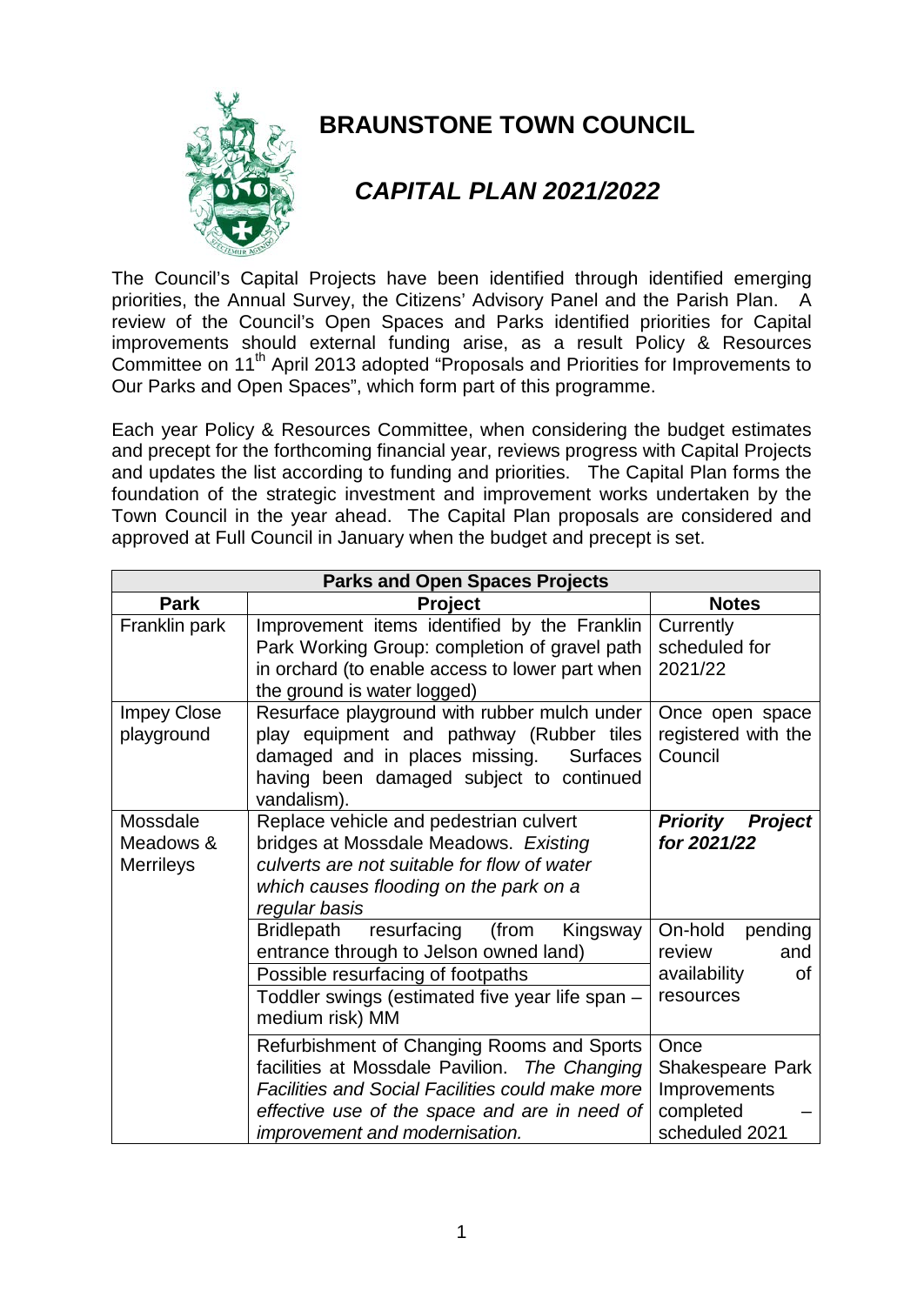| <b>Parks and Open Spaces Projects (continued)</b> |                                                                                                                                                                                                                                                                                                                                                                                                                                        |                                                                                                                       |
|---------------------------------------------------|----------------------------------------------------------------------------------------------------------------------------------------------------------------------------------------------------------------------------------------------------------------------------------------------------------------------------------------------------------------------------------------------------------------------------------------|-----------------------------------------------------------------------------------------------------------------------|
| <b>Park</b>                                       | <b>Project</b>                                                                                                                                                                                                                                                                                                                                                                                                                         | <b>Notes</b>                                                                                                          |
| Mossdale<br>Meadows &                             | Roof Insulation at Mossdale Depot and Sports<br>Changing Rooms.<br>There is currently no                                                                                                                                                                                                                                                                                                                                               | Once<br>Shakespeare Park                                                                                              |
| <b>Merrileys</b><br>Continued                     | central heating at the premises, with electric<br>heaters for the staff room at the Depot. The                                                                                                                                                                                                                                                                                                                                         | Improvements<br>completed                                                                                             |
|                                                   | building is not energy efficient and needs to<br>be both in the short and long term to reduce                                                                                                                                                                                                                                                                                                                                          | scheduled 2021                                                                                                        |
|                                                   | energy use and costs.<br>Flood Prevention at Parks Depot. Depot has<br>recently been the subject of flooding incidents                                                                                                                                                                                                                                                                                                                 | Work in progress<br>to undertake the                                                                                  |
|                                                   | following heavy and prolonged rain. The depot<br>is lower than the adjacent concrete pathway.<br>Engineer to design drainage/flood prevention<br>scheme.                                                                                                                                                                                                                                                                               | work                                                                                                                  |
|                                                   | of bio-fuel<br>boiler at<br>Installation<br>Mossdale<br>Pavilion for heating the Sports Facilities and<br>There is no heating at the<br>Parks Depot.<br>There are electric heaters for the<br>premises.<br>staff room at the Depot, which are inefficient<br>and a higher risk for fire. The Town Council<br>has to pay at the Waste Disposal site to tip<br>hedge and tree cuttings, which could be reused<br>to fuel heating system. | Once<br>Shakespeare Park<br>Improvements<br>completed<br>scheduled 2020                                               |
| Shakespeare<br>Park                               | Consider alternatives to respond to problems<br>of burst water pipes from the water tank<br>currently sited on top of the football changing<br>rooms (possible options, heating of tank or<br>removal and installation of electric showers in<br>the changing rooms)<br>Replacement to Perimeter fencing of Tennis                                                                                                                     | Part of<br>Shakespeare<br>Park Improvement<br>and Development<br>Project, currently<br>scheduled for<br>completion in |
|                                                   | Courts<br>Bowling Club Pavilion - (has an expected 10 -<br>15 year life span remaining) Consider options<br>for the long term future of the building and<br>possible future wider community use, and<br>replacement of building, and the existing<br>club's<br>involvement<br>in<br>sourcing<br>funding<br>opportunities for the replacement.                                                                                          | <b>Spring 2021.</b><br><b>Priority Project</b><br>underway and<br>scheduled for<br>completion in<br>2021/22           |
|                                                   | additional<br>basketball/netball<br>Provide<br>nets/marking to existing tennis courts to<br>provide an all-year use for the facility.<br>Additional balance in play area (2-5 or $5 - 12$ )<br>age group)                                                                                                                                                                                                                              |                                                                                                                       |
|                                                   | Additional Spinning Equipment in play area (2-<br>5 year or $5 - 12$ year age group) including<br>installation                                                                                                                                                                                                                                                                                                                         |                                                                                                                       |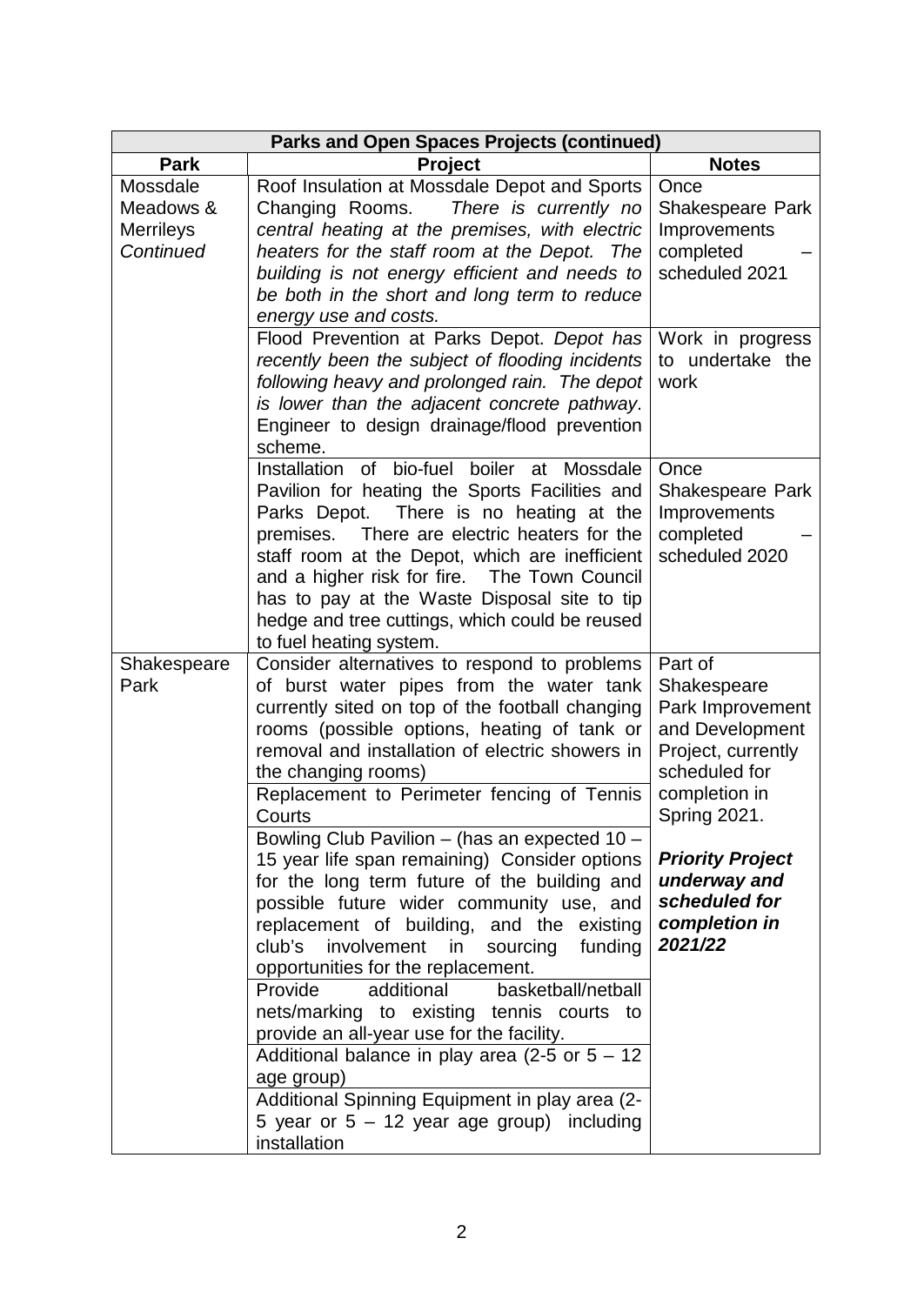| <b>Parks and Open Spaces Projects (continued)</b> |                                                                                                                                                                                                        |                         |
|---------------------------------------------------|--------------------------------------------------------------------------------------------------------------------------------------------------------------------------------------------------------|-------------------------|
| <b>Park</b>                                       | <b>Project</b>                                                                                                                                                                                         | <b>Notes</b>            |
| Shakespeare                                       | Safety Surface installed at toddler area                                                                                                                                                               | <b>Priority Project</b> |
| Park                                              | Additional seat in play area                                                                                                                                                                           | underway and            |
| Continued                                         | Improvements to the entrance to the park area                                                                                                                                                          | scheduled for           |
|                                                   | (access from the car park to the park)                                                                                                                                                                 | completion in           |
|                                                   | Safety Surface in play area                                                                                                                                                                            | 2021/22 (see            |
|                                                   |                                                                                                                                                                                                        | above)                  |
| <b>All Parks</b>                                  | Purchase of a wood chipper. To enable the   To be scheduled.<br>installation of a bio-fuel boiler at Mossdale<br>Depot and Sports Changing Rooms.<br>Τo<br>reduce waste and waste tipping costs to tip |                         |
|                                                   | hedge and tree cuttings, which could be reused                                                                                                                                                         |                         |
|                                                   | to fuel heating system in pavilion. Chippings                                                                                                                                                          |                         |
|                                                   | can also be used to make natural pathways.                                                                                                                                                             |                         |

| <b>Community Centres Projects</b> |                                                                                                                                                                                                                                                                                                                                                       |                                                                                                                          |
|-----------------------------------|-------------------------------------------------------------------------------------------------------------------------------------------------------------------------------------------------------------------------------------------------------------------------------------------------------------------------------------------------------|--------------------------------------------------------------------------------------------------------------------------|
| <b>Building</b>                   | <b>Project</b>                                                                                                                                                                                                                                                                                                                                        | <b>Notes</b>                                                                                                             |
| Civic<br>Centre                   | Refurbishment of both sets of Toilets including<br>exploring the provision of a Changing Places<br>Toilet. The current toilets are approximately 20<br>years old. The refurbishment of the toilets<br>provided an opportunity to ensure that the Civic<br>Centre toilet facilities are fully accessible.                                              | <b>Priority Project</b><br>for 2021/22                                                                                   |
|                                   | Refurbishment of the Civic Centre Bar, Kitchen<br>and Store Facilities (To enable the expansion of<br>the facility to provide a café service during the day<br>and additional lunches and meals, utilising the<br>space more effectively and providing a wider<br>community social space).                                                            | <b>Priority Project</b><br>for 2021/22                                                                                   |
|                                   | Council Chamber internal refurbishment:<br><b>Heating/Air Conditioning</b><br>Mood Lighting<br>Audio / Visual Equipment, including sound and<br>loop system and fixed projector. The facilities are<br>in need of modernisation for users and hirers: the<br>used for meetings, consultations,<br>room<br>is<br>seminars, training and social events. | On-hold<br>pending<br>and<br>review<br>availability<br>Οf<br>resources                                                   |
|                                   | Sound proofing of Partition Doors between<br>Ravenhurst / Winstanley Rooms. Complaints from<br>hirers about noise from adjoining room, potential<br>impact on ability to hire both rooms separately.                                                                                                                                                  | Not<br>required<br>if<br>current proposals<br>to refurbish toilets<br>and provide a new<br>kitchen facility go<br>ahead. |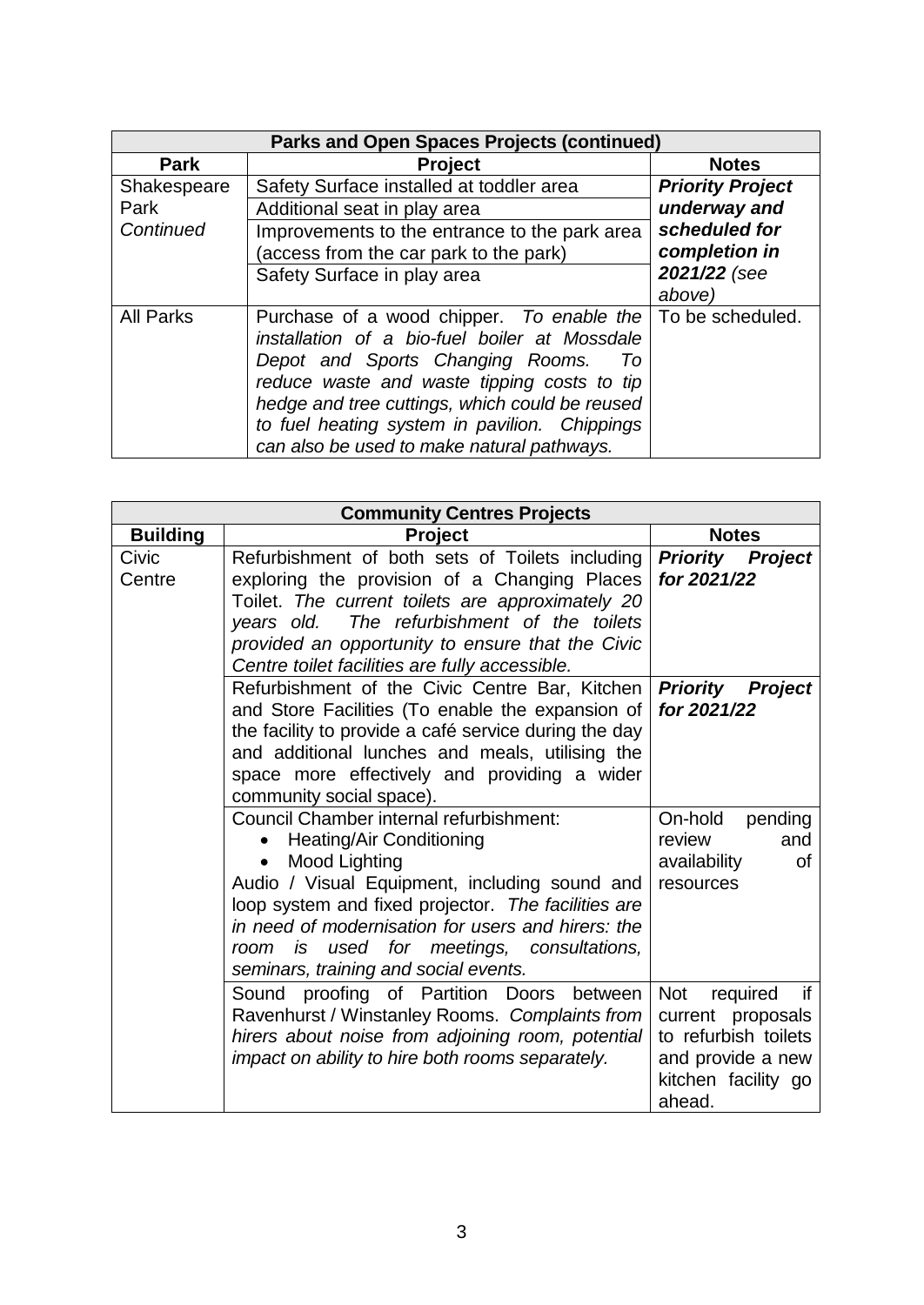| <b>Community Centres Projects</b> |                                                                                                                                                                                                                                                                                    |                                                  |
|-----------------------------------|------------------------------------------------------------------------------------------------------------------------------------------------------------------------------------------------------------------------------------------------------------------------------------|--------------------------------------------------|
| <b>Building</b>                   | <b>Project</b>                                                                                                                                                                                                                                                                     | <b>Notes</b>                                     |
| Civic<br>Centre<br>Continued      | Refurbishment/Replacement of Fire Doors<br>in<br>Council Chamber. Some doors and frames are<br>rotten and doors stick when the frames swell in<br>Potential to hinder exit in an<br>the damp.<br>emergency.                                                                        | Currently<br>scheduled for<br>2021/22            |
|                                   | Fosse Room - Audio / Visual Equipment,<br>including sound and loop system and fixed<br>projector (The facilities are in need of<br>modernisation for users and hirers: the room is<br>used for meetings, consultations, seminars and<br>training).                                 | Currently<br>scheduled for<br>2021/22            |
|                                   | Civic<br>Council<br>Centre Roof<br>Refurbishment;<br>Chamber side.<br>The roof on the Council Chamber<br>and Fosse Room is leaking and has received<br>several patches. Advice is that the roof has<br>passed its life expectancy and will need<br>refurbishing in the short term. | To be scheduled.                                 |
|                                   | Replacement of Civic Centre Windows.<br>The<br>windows are over 20 years old and do not meet<br>modern insulation standards. Some are unsafe to<br>open.                                                                                                                           | To be scheduled.                                 |
| <b>Both</b><br>Centres            | Repainting of Rooms in both Civic Centre and<br>Thorpe Astley Community Centre where there is<br>dirt or damage (to ensure rooms are attractive to<br>hirers).                                                                                                                     | <b>Priority</b><br><b>Project</b><br>for 2021/22 |
|                                   | Installation of hearing loop systems in main rooms<br>at both Community Centres. Item already<br>included where refurbishment of specific rooms<br>has been identified.                                                                                                            | To be scheduled.                                 |

| <b>Library Projects</b>                                                     |              |     |
|-----------------------------------------------------------------------------|--------------|-----|
| <b>Project</b>                                                              | <b>Notes</b> |     |
| Installation of LED lighting at the Library. The Library building Scheduled |              | for |
| has not been converted to LED lighting; conversion will reduce 2021/22.     |              |     |
| energy use and costs.                                                       |              |     |